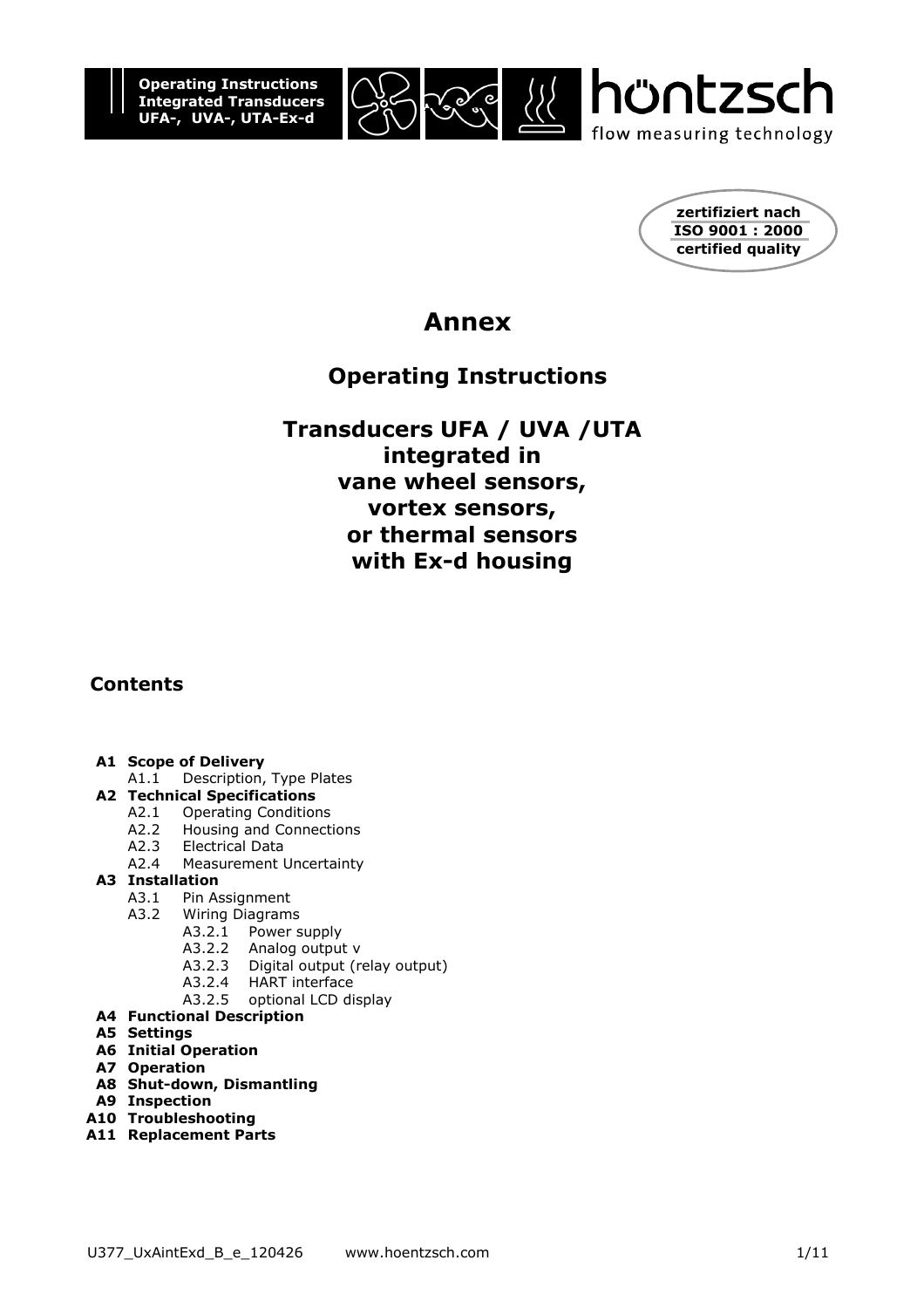

## **A1 Scope of Delivery**

- Transducer UFA, UVA or UTA integrated in the connection housing of flow sensor FA, VA or TA
- Operating Instructions Flow Sensor FA, VA or TA;
- Data Sheet flow sensor FA, VA or TA with integrated transducer UFA, UVA or UTA
- CD-ROM with PC configuration software UCOM (optional)
- HART modem for PC connection to COM or USB port (optional)

Please check that everything listed in the Delivery Note / Technical Data Sheet is included in the delivery.

### **A1.1 Description, Type Plates**

One of the following type plates (or similar) can be found on the connection housing:

| Höntzsch GmbH<br>Gottlieb-Daimler-Str.37 D-71334 Waiblingen                    |  |
|--------------------------------------------------------------------------------|--|
|                                                                                |  |
| Typ: UFA-Ex-d -ZS30-E-50K<br>Prod.: 2012                                       |  |
| IBExU 06 ATEX 1103 X<br>IP 68                                                  |  |
| tall 1/2 G Ex ia/d e [ia] IIC T6 Ga/Gb                                         |  |
| to II 1/2 D Ex ia/tb IIIC TX Da/Db                                             |  |
| Tambient: max +50°C Tmedium: max +500°C                                        |  |
| U=24V DC $\pm$ 10% I< 150mA PS 10 bar                                          |  |
| <b>Example 10 Detriebsanteitung beachten!</b><br>Suite operating instructions! |  |
|                                                                                |  |
| Suivre le mode d'emploi!                                                       |  |
|                                                                                |  |

 $\begin{array}{ll} \text{Gottile-Dalmler-StrADi} \ GmpDH & \text{Wabilingen} \\ \text{Type: UVA-Ex-d - VADiBO-C-18 & \text{Product} \\ \text{IBEXU 06 ATEX 1103 X & \text{F68} \\ \text{EII 1/2 G Ex ia/d e [ia] IIC T6 Ga/Gb} \\ \text{EII 1/2 D Ex ia/d b IIIC TX Da/Db} \\ \text{Tambuticit max +50°C} \ Tmetium: max +180°C \\ \text{U-Z4V DC +10% } \text{I<sub>2</sub> 150mA P S 10 bar} \\ \text{ECSY} \ GmH & \text{Bottriesan$  $S$  No  $\cdot$ 

. . . . . . . . . . . . . . . . .

 $\begin{array}{ll} \text{Gottie-bamler-Sn3 OnphH} & \text{Gptlyc, 174734 Wabilingen} \\ \text{Typ: UTA-Ex-d-TA10/15-E-14} & \text{Frot: 2012} \\ \text{IBEXU 06 ATEX 1103 X } & \text{IP63} \\ \text{\textcircled{\#}} & \text{II 1/2 C} \\ \text{I11/2 D} & \text{Ex iad/dt b II} \\ \text{Tumbent: max +50°C} & \text{Tmedium: max +140°C} \\ \text{Tumbent: max +50°C} & \text{Tmedium: max +140°C} \\ \text{U=24V DC +10%$  $S$ <sub>No</sub> $\cdot$ 

| FA, FAR    | : vane wheel flow sensor                                       |
|------------|----------------------------------------------------------------|
| VA         | : vortex flow sensor VA40                                      |
| TA         | : thermal flow sensor                                          |
| <b>UFA</b> | : transducer for vane wheel sensors FA                         |
| <b>UVA</b> | : transducer for vortex sensors VA                             |
| <b>UTA</b> | : transducer for thermal sensors TA                            |
| <b>PS</b>  | : max. permissible pressure (absolute)                         |
| S.No.      | : serial number                                                |
| Di         | : inside diameter Di of the measuring tube                     |
| $T_{amb}$  | : ambient air temperature range connection housing $-20+50$ °C |
| I medium   | : temperature range of medium                                  |

Pin assignment of connecting terminals:

| KL1 DC Power                     | $L +$<br>$\mathsf{I}$ – | :+24 VDC<br>$: 0$ VDC | $=$ supply voltage $+24$ VDC<br>$=$ supply voltage 0 VDC |
|----------------------------------|-------------------------|-----------------------|----------------------------------------------------------|
| KL2 Output $420mA +$             | -                       | :+420mA<br>:- 420mA   | $=$ Output Flow<br>$=$ Output Flow                       |
| KL3 Output relay (2 terminals) : |                         |                       | $=$ normally open contact potential-free                 |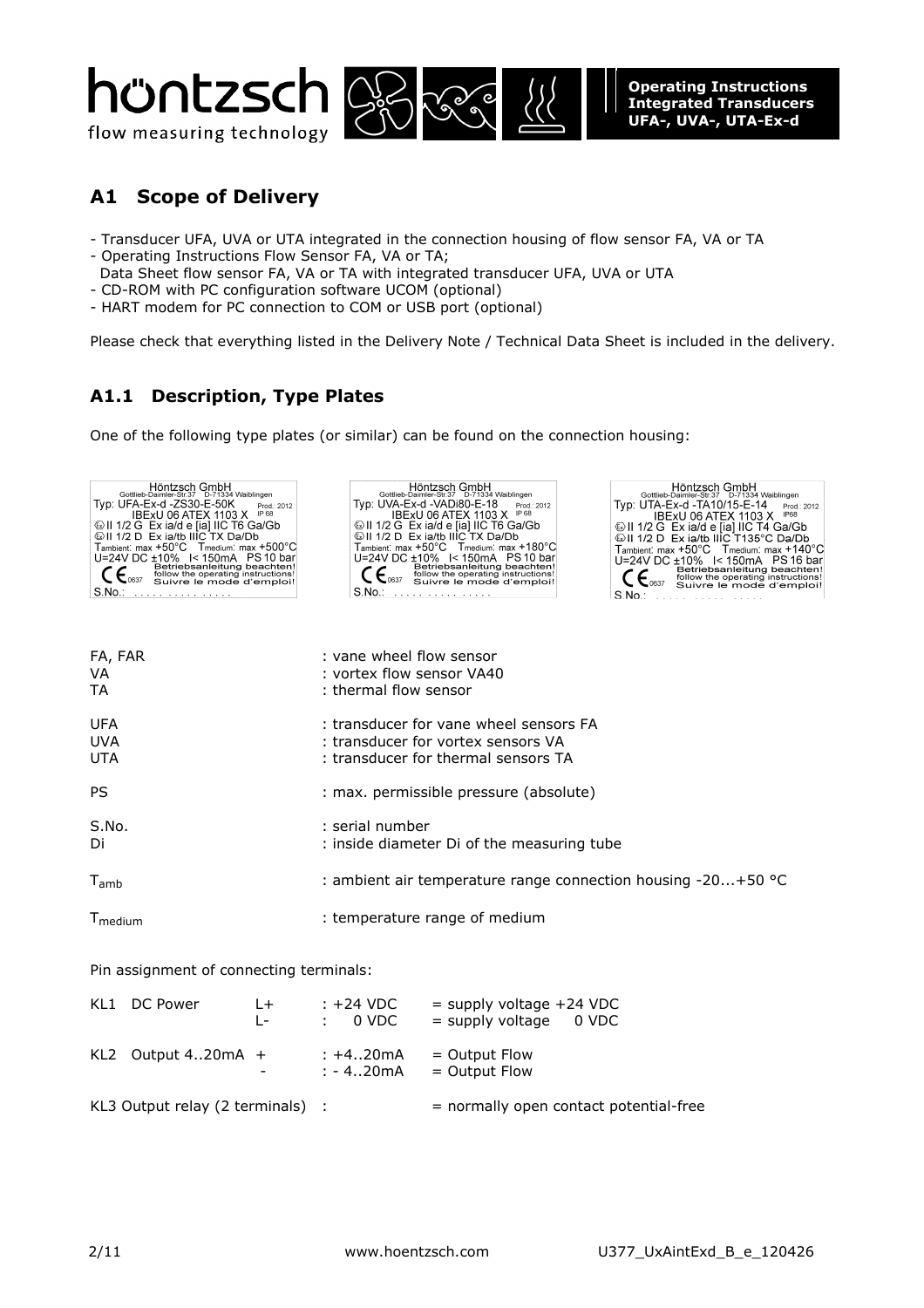







### **A2.1 Operating Conditions**

| Ambient temperature   |               |
|-----------------------|---------------|
| of connection housing |               |
| when in use           | :-20 … +50 °C |
|                       |               |
| Type of protection    | : IP68        |

### **A2.2 Housing and Connections**

| Type of protection                             | : housing IP68                                                                                                                                                                                                                |
|------------------------------------------------|-------------------------------------------------------------------------------------------------------------------------------------------------------------------------------------------------------------------------------|
| Setup                                          | : dual chamber system $Ex-d =$ electronics, $Ex-e =$ connection chamber                                                                                                                                                       |
| Material<br>External dimensions<br>Connections | : aluminium<br>: $D/L/H = 110/205/182$ mm<br>: 2 cable bushings in Ex-e protection in the connection chamber, in which<br>6 terminals in Ex-e protection for wires with cross-section 0.141.5<br>mm <sup>2</sup> can be found |

### **A2.3 Electrical Data**

| Supply voltage, |                                    |
|-----------------|------------------------------------|
| mains supply    | 24 V DC (20  27 V DC), power < 5 W |
| supply current  | $<$ 150 mA                         |

The mains supply is electrically isolated from the outputs.

The "-" connection of the analog output can be found on the housing and so on the equipotential bonding PA, i.e. on EMC grounds the signal interpretation should have potential-free inputs. The relay output is potential-free.

| <b>Analog output</b>  | : 4  20 mA = 0  x m/s (or m <sup>3</sup> /h)<br>4  20 mA = $-x$ 0  +x m/s (or m <sup>3</sup> /h) with FAR<br>function configurable;<br>terminal value x configurable / resistance max. 500 Ohm,<br>with HART interface 250  500 Ohm |
|-----------------------|-------------------------------------------------------------------------------------------------------------------------------------------------------------------------------------------------------------------------------------|
| Digital output        | : (relay contact, normally open contact), max. 200 mA / 30 V DC,<br>configurable as limit value v, quantity pulse or<br>$\pm$ direction of flow (see A4 Functional Description A4)                                                  |
| <b>HART</b> interface | : for communication with PC programme UCOM<br>(see Functional Description A4)                                                                                                                                                       |

Accessible by unscrewing the glass housing (optional):

| <b>Connection</b>        | : flat ribbon cable with 10-pin cable socket |
|--------------------------|----------------------------------------------|
| for optional LCD display | DO NOT PLUG IN OR OUT WHEN LIVE!             |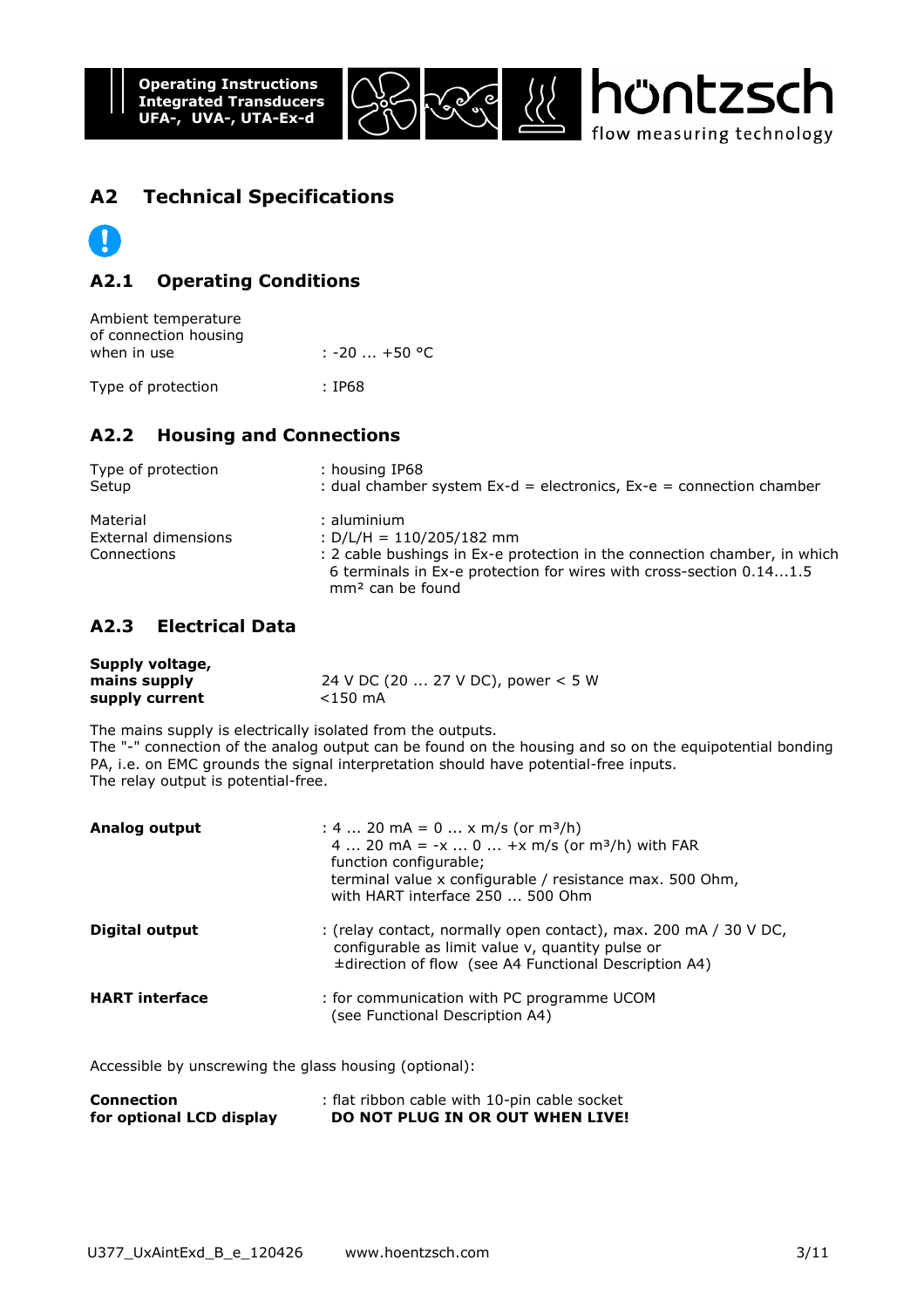



**Operating Instructions Integrated Transducers UFA-, UVA-, UTA-Ex-d** 

## **A2.4 Measurement Uncertainty**

Acquisition of measurement frequency (at 1000 Hz) : <0.1% Analog output (terminal value)  $\sim$  : <0.15% Linearity error in the set of the set of the set of the set of the set of the set of the set of the set of the<br>
Temperature coefficient in the set of the set of the set of the set of the set of the set of the set of the s

: <20 ppm/K (at 25 °K temperature difference equivalent to <0.05%)



## **A3 Installation**

Authoritative here are the relevant national regulations for installing electrical equipment, the General Engineering Regulations and these Operating Instructions.

### **A3.1 Pin Assignment**



Connecting terminals are accessible after removing the housing cover of the connection chamber (housing cover on the cable bushing side).



### **A3.2 Wiring Diagrams**

 Electrical connection must be carried out according to the appropriate wiring diagram. **Faulty connection can cause damage to the electronics.** 

Do not install or wire up the transducer under mains voltage. **Non-compliance can cause damage to the electronics.**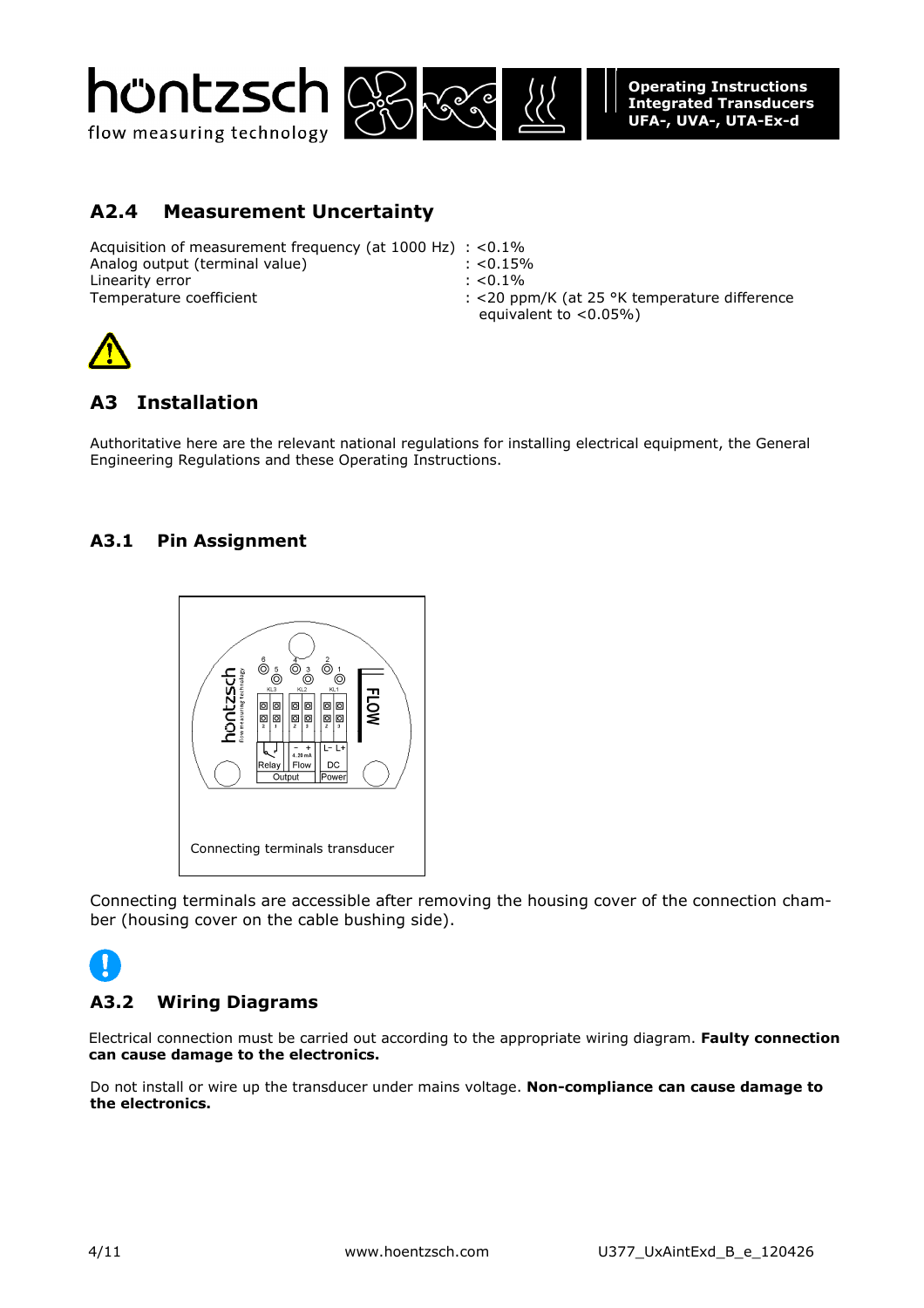



Before connecting please check that the power supply is within the specification. All relevant information can be found on the type plate.



### **A3.2.2 Analog output v**



The analog output is configurable with the PC software UCOM via the HART interface. The factoryprogrammed values can be found in the accompanying documents.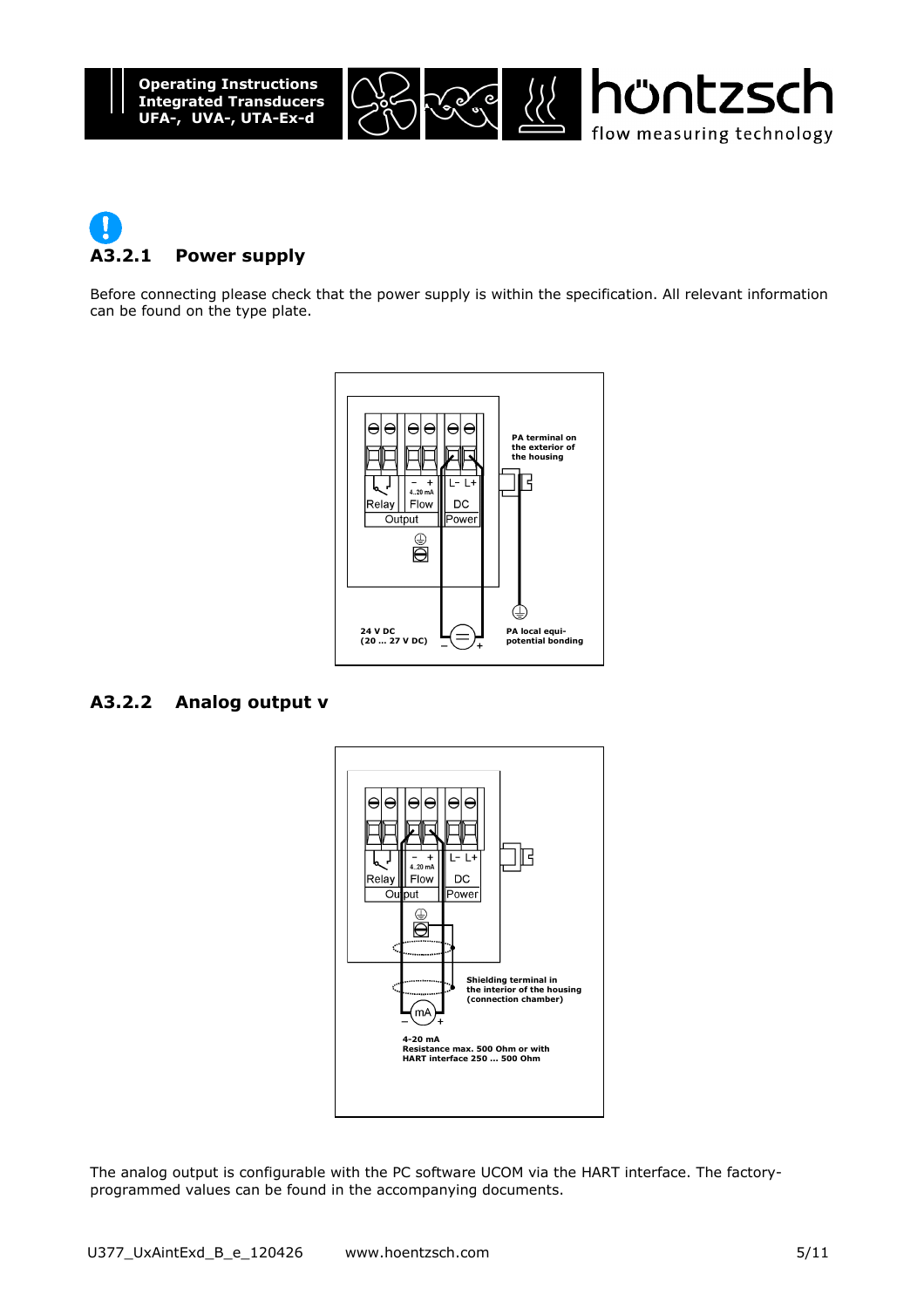

flow measuring technology



## **A3.2.3 Digital output (relay contact)**

The digital output is a potential-free relay contact (normally open contact).

The function of the digital output and the corresponding setting parameter are configurable using the FCOM software via the HART interface. The factory-programmed settings can be found in the parameter printout included with delivery.

The **digital output** (relay contact) can be configured for **1 of 3 functions**:

- 1. as **limit value** for the flow velocity or flow rate: flow velocity  $\langle$  or = limit value: relay contact open flow velocity > limit value: relay contact closed
- 2. as **quantity pulse** for quantity measurement: max. pulse repetition frequency 1 Hz per unit of volume, configurable, e.g. 1 pulse per 1, 10 or 100 (norm)-m<sup>3</sup> or (norm)-litre pulse duration 0.5 s (with FAR sensors: configurable for '+' or '-' amounts)
- 3. as **±direction of flow** \*\* (FAR sensors only): +direction: relay contact open - direction: relay contact closed \*\* analog output is then absolute value of flow only, without direction

### **A3.2.4 HART interface**

To connect the HART interface an optional HART modem is connected to the closed circuit of the analog output 4..20 mA (connect to +4..20mA terminal and -4..20mA terminal). The polarity of the HART modem connection is irrelevant. The resistance of the 4...20 mA circuit must not fall below 250 Ohm and not exceed 500 Ohm.

Connection to PC is via a COM port or a USB connection, depending on the type of HART modem.

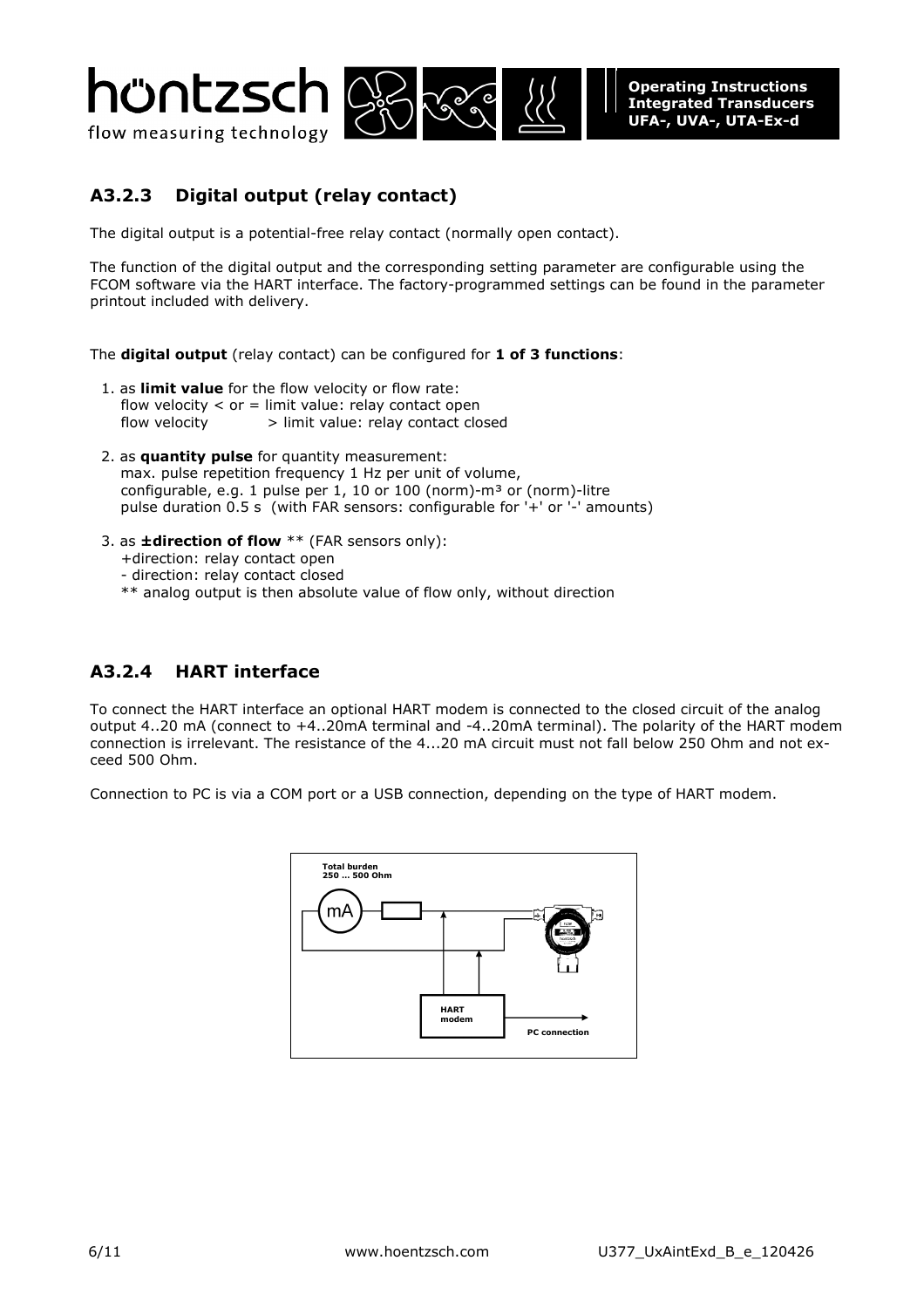

### **A3.2.5 LCD display behind inspection glass in housing cover (optional)**



Fig. 1: optional LCD display behind glass



Fig. 2: LCD display with cover open

After unscrewing the housing cover with inspection glass and the display cover plate, the complete display module (1) can be rotated in steps of 90 $^{\circ}$  after loosening the 4 retaining screws (2).

#### **The flat ribbon cable with 10-pin connector should not be plugged in or unplugged when live! Risk of damage to equipment!**

Visible are the readout potentiometer (3) for the display contrast, the reset button (4) for the counter, the jumpers St1 m/s-m<sup>3</sup>/h (5) and St2 A-B (6) (see A4 Functional Description).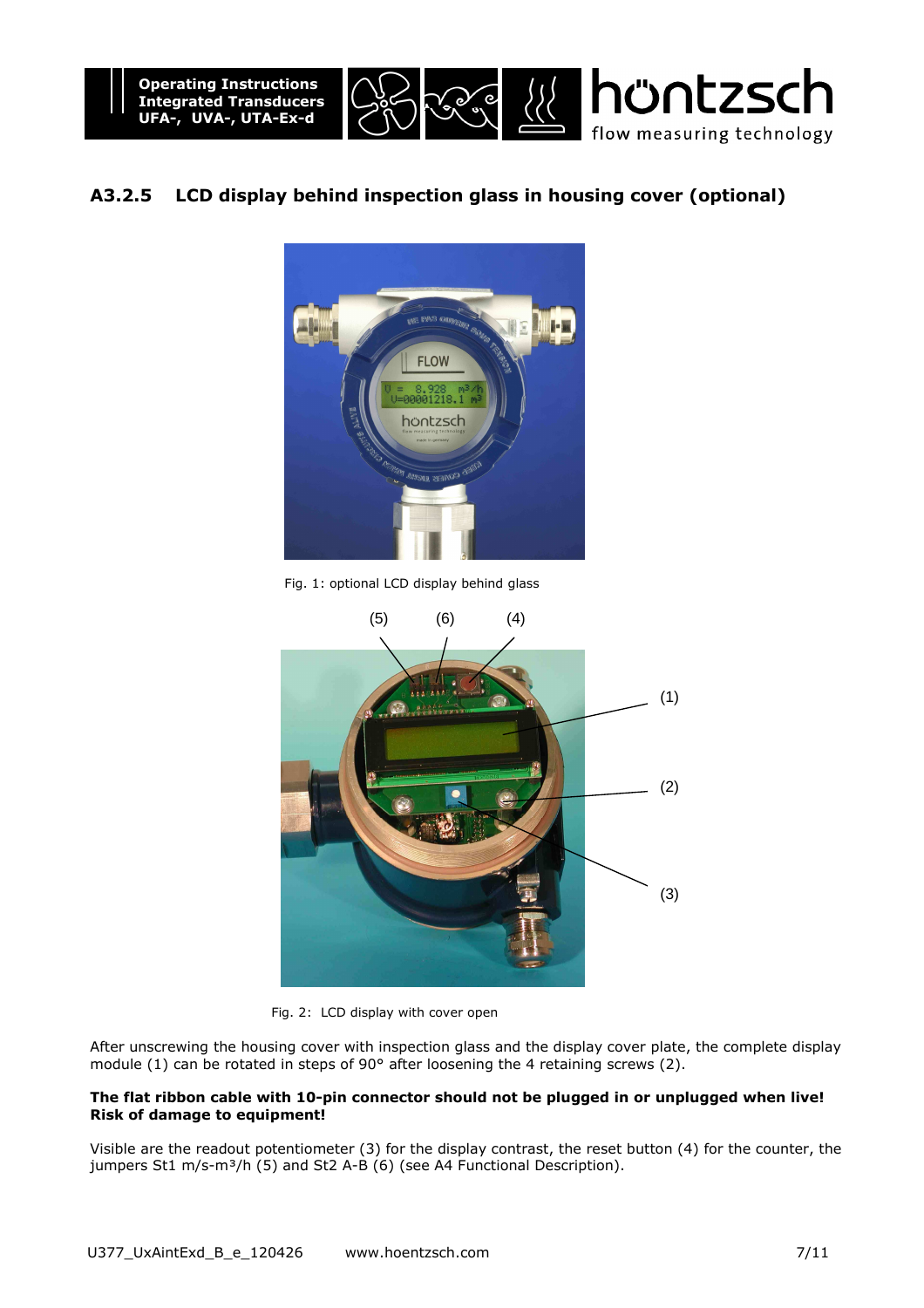

flow measuring technology



## **A4 Functional Description**

**UFA transducers** for vane wheel probes FA and FAR (directional sensing) and vane wheel measuring tubes FA Di and FAR Di (directional sensing) for measuring flow velocity or flow rate of air/gases and water/liquids.

**UVA transducers** for vortex sensors VA for measuring flow velocity or flow rate of air/gases. **UTA transducers** for thermal sensors TA for measuring standard flow velocity or standard flow rate of air/gases.

The signal frequency or voltage generated from the flow sensor is converted to a linear **analog output signal 4-20 mA**. The analog terminal value is configurable.

When logging directional sensing data, the zero point can be selected in the middle of the analog range, or display of flow direction takes place with the aid of the digital output:

for FA and FAR<sup>\*</sup>: **4 ... 20 mA**  $=$  0 ... x m/s (or m<sup>3</sup>/h) for FAR: **4 ... 12 ... 20 mA**  $=$   $-x$  ... 0... + x m/s (or m<sup>3</sup>/h)<br>for VA: **4 ... 20 mA**  $=$  0 ... x m/s (or m<sup>3</sup>/h) for VA: **4 ... 20 mA**  $=$  0 ... x m/s (or m<sup>3</sup>/h) \* for FAR sensors configuration of the digital output (see below): ±direction of flow

With transducers UFA and UVA the actual velocity / actual flow rate can be converted to standard velocity / standard flow rate by entering the parameters 'temperature' and 'pressure'. Working temperature and pressure should be constant.

A **digital output** (relay contact) can be configured for **1 of 3 functions**:

- 1. as **limit value** for the flow velocity or flow rate: flow velocity  $<$  or  $=$  limit value: relay contact open flow velocity  $\longrightarrow$  limit value: relay contact closed
- 2. as **quantity pulse** for quantity measurement: max. pulse repetition frequency 1 Hz per unit of volume, configurable, e.g. 1 pulse per 1, 10 or 100 (norm)- $m<sup>3</sup>$  or (norm)-litre pulse duration 0.5 s (with FAR sensors: configurable for '+' or '-' amounts)
- 3. as **±direction of flow** \*\* (FAR sensors only):
	- +direction: relay contact open
	- direction: relay contact closed
	- \*\* analog output is then absolute value of flow only, without direction

#### **Self diagnosis according to NAMUR NE43:**

| No error | : analog output               | $= 4 \text{ mA}$ (flow velocity $= 0$ ) |
|----------|-------------------------------|-----------------------------------------|
| ٥r       | analog output                 | $> 4$ mA (flow velocity $> 0$ )         |
| Error    | : analog output $\leq$ 3.6 mA |                                         |

For monitoring of power supply, data logging, sensor interface, parameter settings (see under A10: Troubleshooting)

#### **HART interface**

for changing calibration data and setting parameters.

Connect HART modem (optional) to transducer UFA/UVA/UTA on the closed circuit of the analog output (connect to both terminals of the analog output 4..20 mA, polarity of the connecting terminals of the HART modem is irrelevant, resistance min. 250 Ohm, max. 500 Ohm to be strictly observed). Connect Sub-D to the PC RS232 socket or USB plug to the USB PC connection.

Changes to the settings can now take place after starting the PC programme UCOM (optional) (see under A5: Settings).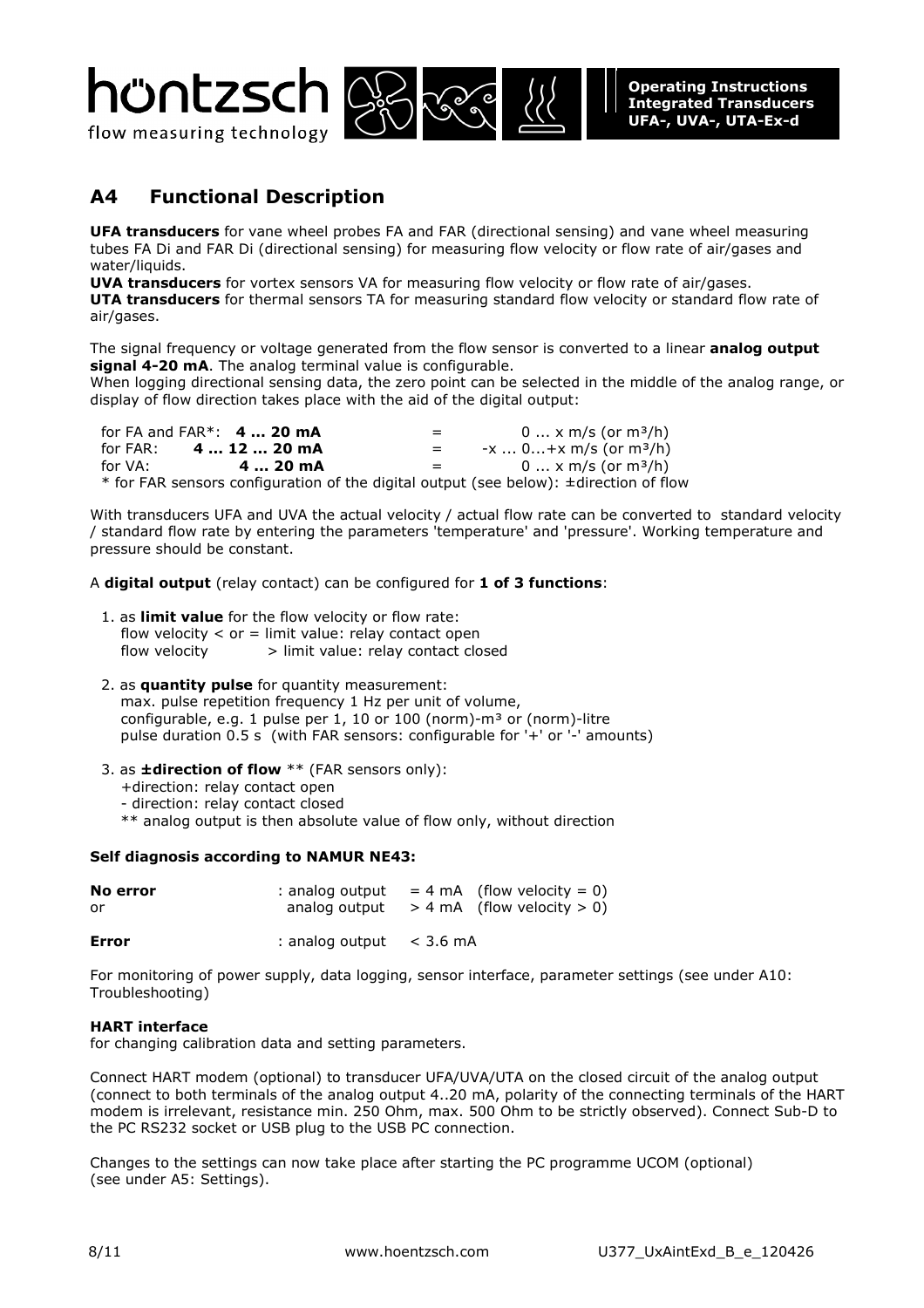





#### **Optional LCD display behind inspection glass in the housing cover**:

2 x 16 digit, character height 5.5 mm

| Display line 1 | : instantaneous value velocity or flow rate |
|----------------|---------------------------------------------|
| Display line 2 | : 'counter' or 'error code'                 |

Configuration (see Fig. 2, under A3.2.5) via 2 jumper wrap connections St1 m/s-m<sup>3</sup>/h and St2 A-B

#### **Display line 1**:

| $m/s$ -m <sup>3</sup> /h = m/s               | and $A-B = any$ : | velocity in $(N)m/s$ *       |
|----------------------------------------------|-------------------|------------------------------|
| $m/s$ -m <sup>3</sup> /h = m <sup>3</sup> /h | and $A-B = A$ :   | flow rate in $(N)m^3/h$      |
| $m/s - m^3/h = m^3/h$                        | and $A-B = B$ :   | flow rate in $(N)$ lt/h $**$ |

 $*$  standard values (N) UFA and UVA only, when parameter 'switching  $v/NV' = 1$  (see under A5)  $**$  only when Di < 75.0 mm, otherwise display in (N)m<sup>3</sup>/h

#### **Display line 2**:

Quantity counter in  $m<sup>3</sup>$  with 0 ... 3 decimal places (see under A5: parameter 'switching pulse  $m^3$ (cbm) / I (litre)' and parameter 'm<sup>3</sup> (cbm) / l (litre) per pulse' and parameter 'decimal places quantity display') with error  $\cdot$  error  $01 =$  parameter error error  $02 =$ sensor error

(see A10: Troubleshooting)

Reset button on the LCD display module behind the glass of the housing cover: see Fig. 2, A3.2.5:

Reset the counter by pressing the reset button for more than 3 seconds. This can also be carried out via the HART interface.

## **A5 Settings**

The following setting parameters can be read using the PC software UCOM and are also alterable. The customer-specific settings are shown on the parameter print-out, which is included in the documents.

#### **Please find operation instructions PC software UCOM in document U385.**



### **A6 Initial Operation**

(Pay attention to A3.2.1 Power supply and A3.2.2 Analog output) On connecting the supply voltage:

no flow at sensor: the analog output sends a value of 4 mA (or 12 mA depending on configuration with FAR sensors, see under A4 Functional Description)

 flow at sensor: the analog output sends an analog value deviating from the zero flow conditions (see above).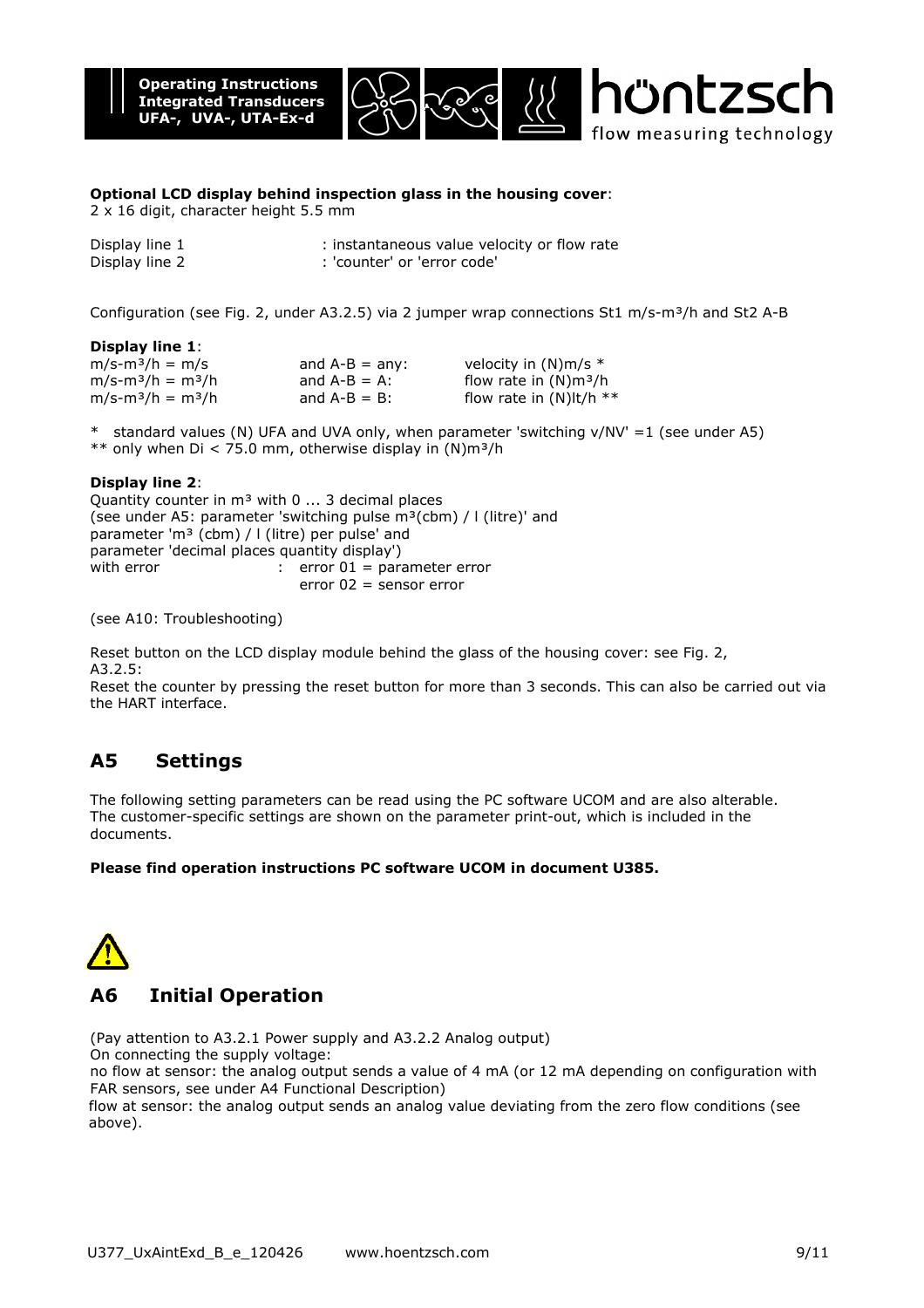





### **A7 Operation**

(Pay attention to A2.1 Operating Conditions) (Pay attention to A2.3 Electrical Data)



## **A8 Shut-down, Dismantling**

Before disconnecting the cable please ensure that the supply voltage is switched off.

## **A9 Inspection**

see under A4 Functional Description, self diagnosis.

The screw threads of the housing cover have been treated with graphite as protection against corrosion.